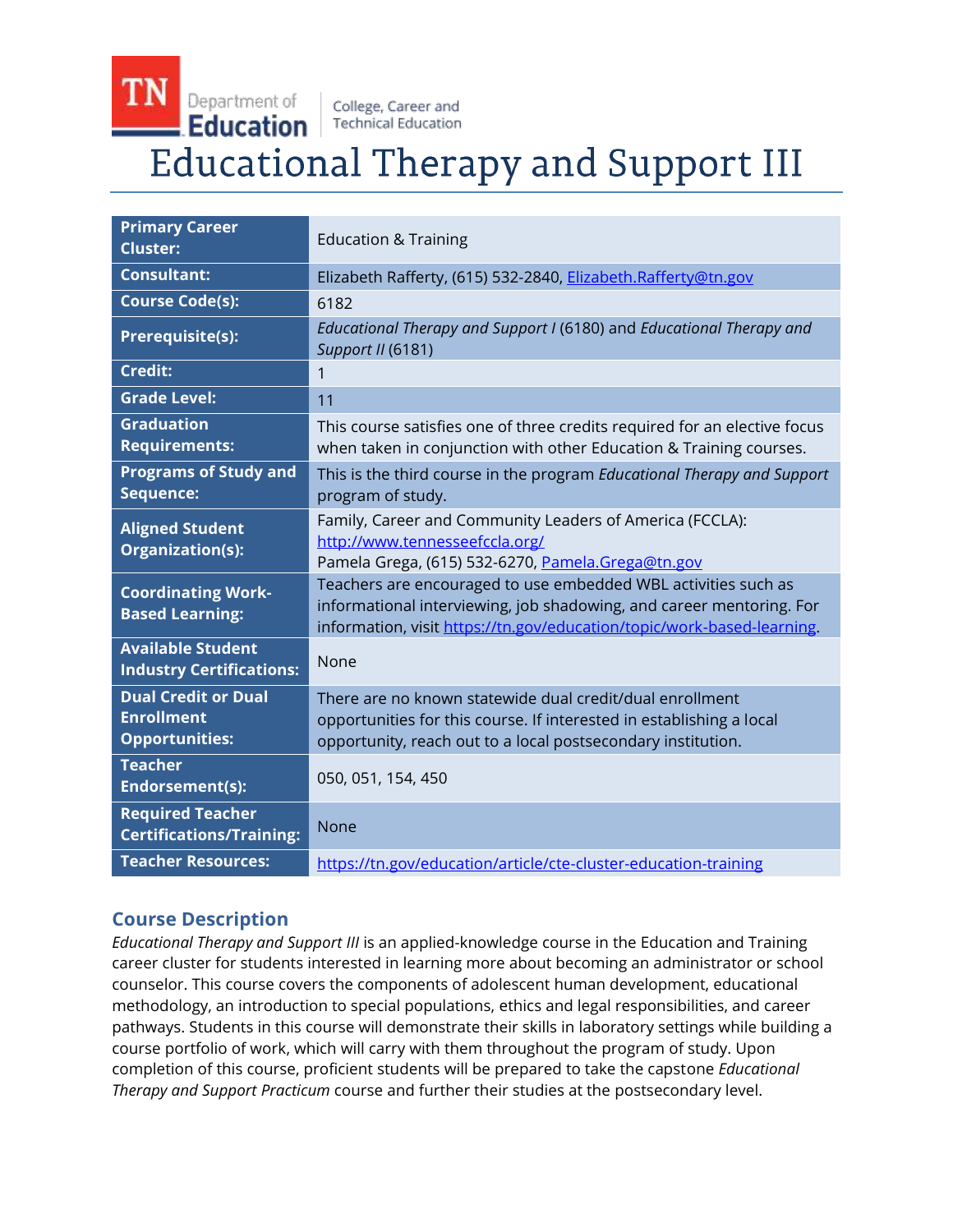### **Program of Study Application**

This is the foundational course in the *Educational Therapy and Support* program of study. For more information on the benefits and requirements of implementing these programs in full, please visit the Education and Training website at [https://tn.gov/education/article/cte-cluster-education-training.](https://tn.gov/education/article/cte-cluster-education-training)

## **Course Standards**

#### **Human Development**

- 1) Using research from educational theorists' philosophies research, compile a list of behavioral, developmental, or social problems that arise in schools. Write a plan proposing changes to solve problems within schools justifying alternative solutions with cited educational theoretical evidence.
- 2) Investigate types of crises impacting teenagers and families, such as unemployment, child exceptionality, divorce, death, and sexual orientation Describe the characteristics of crises situations and citing rates of frequency pulled from census information and news articles. Synthesize research on theories and strategies for helping teenagers deal productively with crises by crafting an argumentative essay making a recommendation for a specific activity that can be used to assist an adolescent individual in crises situations.
- 3) Research the following influences and how they affect student self-concept and academic performance:
	- a. Student experience, interests, and aptitudes
	- b. Teacher, administrator, and counselor behavior and attitudes
	- c. Peers, family, and culture
	- d. Tests and measurement data
	- e. Extra-curricular activities and after school employment

### **Educational Methodology**

- 4) Research common reasons for student disobedience (such as unclear expectations, desire for attention, fear, embarrassment, or lack of basic needs) and develop a written behavior policy with clear positively-framed expectations and consequences, citing evidence from research to justify recommendations.
- 5) Drawing on evidence from research, create a rubric for evaluating classroom and schoolwide behavior management. Include indicators such as visual appearance of the classroom, effective time management, student engagement, and teacher interaction with students. Write an informative narrative in an official communications format to all school staff indicating school-wide expectations.
- 6) Define differentiated instruction. Citing specific textual evidence about characteristics of certain learners, create examples of instructional methods that differentiate instruction to meet the educational needs of students based on:
	- a. Language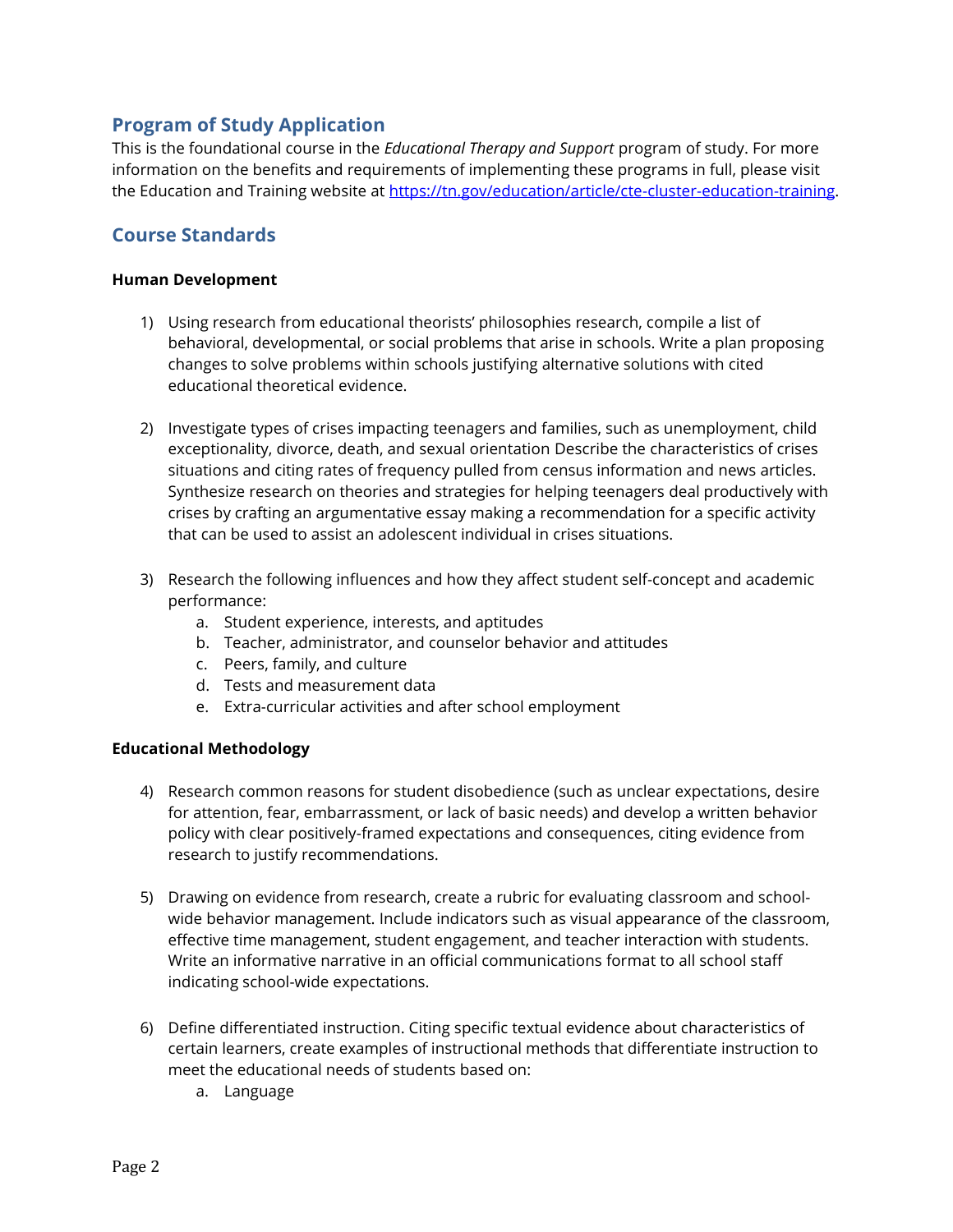- b. Culture
- c. Socioeconomic status (SES)
- d. Educational background
- e. Preferred learning style
- f. Gender
- g. Ethnicity
- h. Religion
- i. Family situation

#### **Special Populations**

- 7) Research the Individuals with Disabilities Education Act (IDEA), Section 504 of the Rehabilitation Act of 1973 and Americans with Disabilities Act (ADA). Summarize the broad categories that IDEA identifies as disabilities and describe general eligibility requirements, citing specific textual evidence. Investigate the impact of these pieces of legislation on the education of students with disabilities by conducting a research project or interview(s) of impacted individuals.
- 8) Describe the roles of parents, teachers, school administrators and school service personnel at an Admission, Review and Dismissal (ARD) meeting and create a visual representation of the ARD process. Examine examples of authentic individualized education programs (IEPs) designed to address the needs of students with disabilities and analyze how the required adaptations and accommodations vary from standard teaching practices. Define inclusion and least restrictive environment and justify the importance of these concepts, citing specific textual evidence.
- 9) Evaluate key indicators, diagnostic tests, and most important features of effective instruction for students diagnosed with:
	- a. Intellectual disabilities
	- b. Developmental disabilities
	- c. Learning disabilities
	- d. Emotional/behavioral disorders
	- e. Autism spectrum disorders
	- f. Communication disorders
	- g. Hearing loss or deafness
	- h. Low vision or blindness
	- i. Attention Deficit Hyperactivity Disorder (ADHD)
- 10) Describe how the Tennessee Department of Education and the Local Education Agency (LEA) addresses the development and supportive needs of the following special populations:
	- a. English learners
	- b. Homeless students
	- c. Migrant students
	- d. Economically disadvantaged students
	- e. Teen parents
	- f. Other at risk students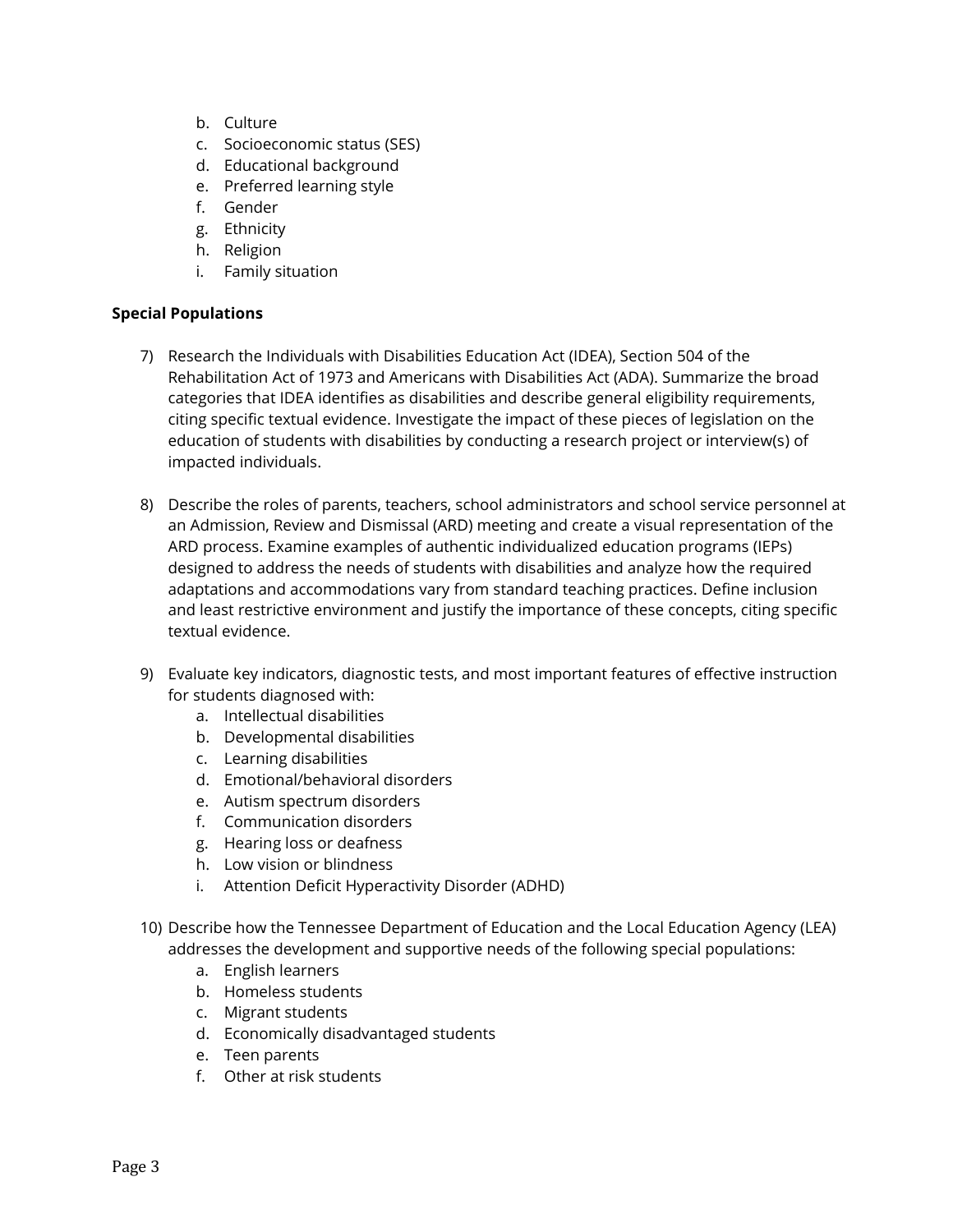11) Discuss and demonstrate modifications in the classroom to accommodate exceptional learners, including students with disabilities and those identified as gifted, citing specific textual evidence from research on effective teaching practices.

#### **Ethics and Legal Responsibilities**

12) Evaluate various Supreme Court cases and educational topics such as: free speech, due process, establishment clauses, corporal punishment, desegregation, FERPA, FAPE, and zero tolerance. Make inferences and explain how these topics affect teenagers.

#### **Career Pathway**

- 13) Working collaboratively in pairings or small teams, gather and analyze strategies to asses learning climates. Discuss strategies to capitalize on diversity (i.e., gender, race and ethnicity, socio-economic status, disabilities, etc.). Create an informational artifact (e.g., brochure, poster, fact sheet, narrative, or presentation) outlining a positive learning climate strategy specific to meet the needs of the local high school.
- 14) Utilize multiple assessment tools to determine the needs of diverse learners, define and interpret standardized, qualitative, and quantitative measures. Create examples of assessments in a variety of formats (multiple choice, constructed response, true/false, essay, etc.) while meeting the needs of specific individuals.
- 15) Evaluate appropriate resources that meet a specific learner's needs and characteristics. Develop an action plan for educational success, documenting data and sources. Include appropriate stakeholders and educational goals to enhance the student's learning progress.

#### **Final Project**

- 16) Apply knowledge from this course by demonstrating specific strategies in a classroom or consulting situation. Document artifacts from the capstone project in the course portfolio. Demonstration of knowledge includes, but is not limited to, the following activities:
	- a. Assess student problems, plan goals and actions to process
	- b. Roleplay parental and teacher consultations to discuss learning, behavioral, familial, and social problems
	- c. Select and use multiple types of resources and methods
	- d. Evaluate student developmental levels in order to implement differentiated instruction
	- e. Synthesize behavioral management techniques
	- f. Establish a positive climate and promote positive behaviors
	- g. Appraise and advise school disciplinary practices for troubled students
	- h. Advocate for particular issues that support students
	- i. Interpret special education laws and procedures, testing, meetings, and individualized education plans